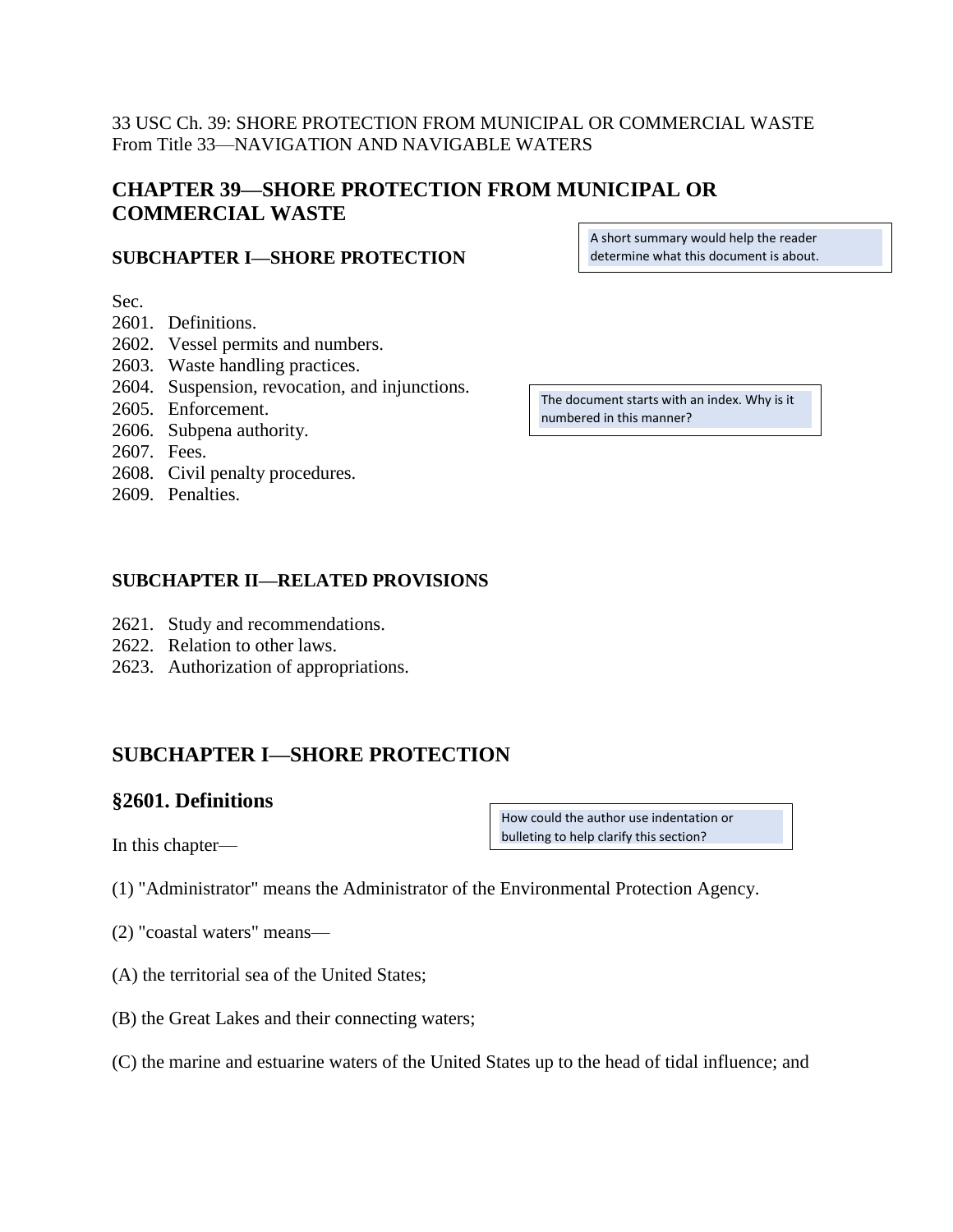(D) the Exclusive Economic Zone as established by Presidential Proclamation Number 5030, dated March 10, 1983.

(3) "municipal or commercial waste" means solid waste (as defined in section 6903 of title 42) except—

(A) solid waste identified and listed under section 6921 of title 42;

(B) waste generated by the vessel during normal operations;

Is there a better way to organize the white space in this document?

(C) debris solely from construction activities;

(D) sewage sludge subject to regulation under title I of the Marine Protection, Research, and Sanctuaries Act of 1972 [33 U.S.C. 1411 et seq.]; and

(E) dredged or fill material subject to regulation under title I of the Marine Protection, Research, and Sanctuaries Act of 1972 [33 U.S.C. 1411 et seq.], the Federal Water Pollution Control Act (33 U.S.C. 1251 et seq.), or the Rivers and Harbors Appropriation Act of 1899 (33 U.S.C. 401 et seq.).

(4) "person" means an individual, trust, firm, joint stock company, corporation (including a government corporation), partnership, association, State, municipality, commission, political subdivision of a State, or any interstate body.

(5) "receiving facility" means a facility or operation where municipal or commercial waste is unloaded from a vessel.

(6) "United States", when used in a geographic sense, means the States of the United States, Puerto Rico, the District of Columbia, the Virgin Islands, American Samoa, Guam, the Northern Mariana Islands, and any other territory or possession of the United States.

(7) "waste source" means a facility or vessel from which municipal or commercial waste is loaded onto a vessel, including any rolling stock or motor vehicles from which that waste is directly loaded.

## [\(Pub. L. 100–688, title IV, §4101, Nov. 18, 1988, 102 Stat. 4154.](http://uscode.house.gov/statviewer.htm?volume=102&page=4154))

## **References in Text**

Presidential Proclamation Number 5030, referred to in par. (2)(D), is set out under section 1453 of Title 16, Conservation.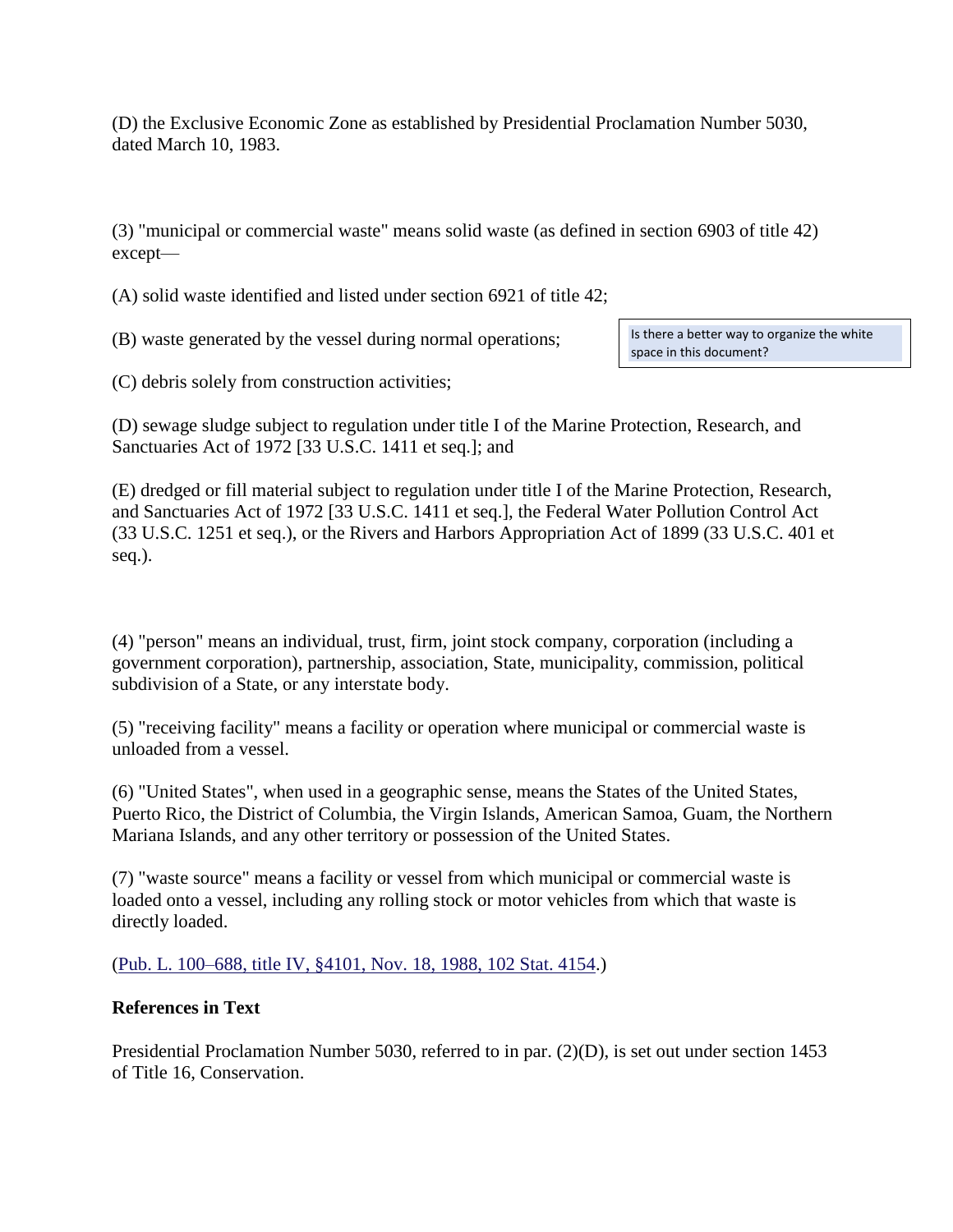The Marine Protection, Research, and Sanctuaries Act of 1972, referred to in par. (3)(D) and (E), is [Pub. L. 92–532, Oct. 23, 1972, 86 Stat. 1052,](http://uscode.house.gov/statviewer.htm?volume=86&page=1052) as amended. Title I of that Act is classified generally to subchapter I (§1411 et seq.) of chapter 27 of this title. For complete classification of this Act to the Code, see Short Title note set out under section 1401 of this title and Tables.

The Federal Water Pollution Control Act, referred to in par. (3)(E), is act June 30, 1948, ch. 758, as amended generally by [Pub. L. 92–500, §2, Oct. 18, 1972, 86 Stat. 816,](http://uscode.house.gov/statviewer.htm?volume=86&page=816) which is classified generally to chapter 26 (§1251 et seq.) of this title. For complete classification of this Act to the Code, see Short Title note set out under section 1251 of this title and Tables.

The Rivers and Harbors Appropriation Act of 1899, referred to in par. (3)(E), is act [Mar. 3, 1899,](http://uscode.house.gov/statviewer.htm?volume=30&page=1151)  [ch. 425, 30 Stat. 1151,](http://uscode.house.gov/statviewer.htm?volume=30&page=1151) as amended, which enacted sections 401, 403, 404, 406 to 409, 411 to 416, 418, 502, 549, 686, and 687 of this title. For complete classification of this Act to the Code, see Tables.

### **Short Title**

[Pub. L. 100–688, title IV, §4001, Nov. 18, 1988, 102 Stat. 4154,](http://uscode.house.gov/statviewer.htm?volume=102&page=4154) provided that: "This title [enacting this chapter] may be cited as the 'Shore Protection Act of 1988'."

#### **Territorial Sea of United States**

For extension of territorial sea of United States, see Proc. No. 5928, set out as a note under section 1331 of Title 43, Public Lands.

## **§2602. Vessel permits and numbers**

#### **(a) In general**

A vessel (except a public vessel as defined in section 2101 of title 46) may not transport municipal or commercial waste in coastal waters without—

(1) a permit for that vessel from the Secretary of Transportation; and

(2) displaying a number or other marking on the vessel as prescribed by the Secretary under chapter 123 or section 12502(b) of title 46.

#### **(b) Permit applications**

Application for a permit required by subsection (a) of this section shall be made by the vessel owner or operator and include—

(1) the name, address, and telephone number of the vessel owner and operator;

(2) the vessel's name and identification number;

Is this document well formatted? What would you change to make it clearer.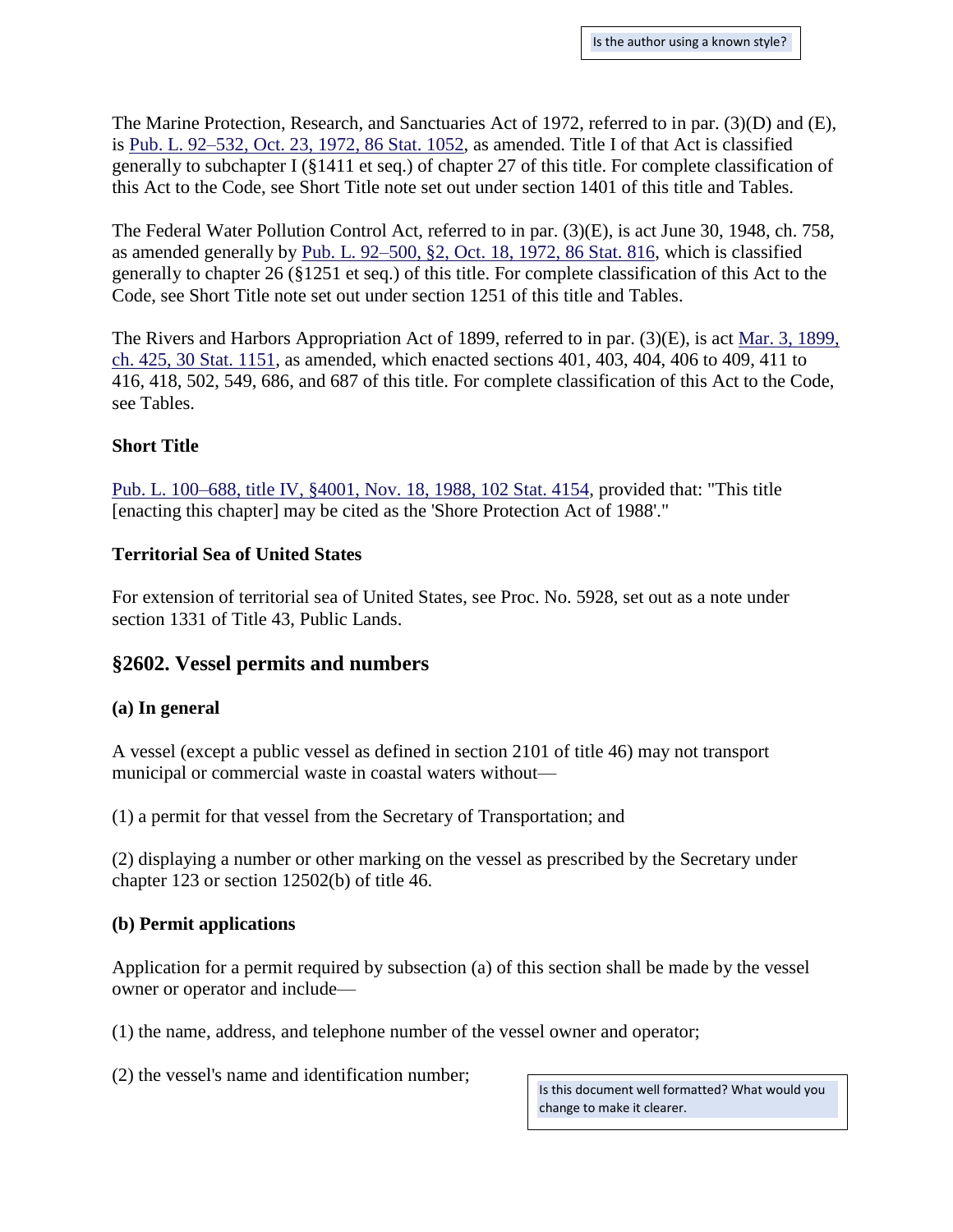(3) the vessel's area of operation;

(4) the vessel's transport capacity;

(5) a history of the types of cargo transported by that vessel during the previous year, including identifying the type of municipal or commercial waste transported as—

(A) municipal waste;

(B) commercial waste;

(C) medical waste; or

(D) waste of another character.

(6) any other information the Secretary may require; and

(7) an acknowledgment.

## **(c) Effective date of permits**

A permit issued under this section—

(1) is effective 30 days after the date on which it was issued;

(2) may be issued only for a period of not more than 5 years after the effective date of the permit;

(3) may be renewed for periods of not more than 5 years only by the vessel owner or operator that applied for the original permit; and

(4) is terminated when the vessel is sold.

#### **(d) Denial of permits**

The Secretary may, or at the request of the Administrator shall, deny the issuance of a permit for any vessel if the owner or operator of the vessel has a record of a pattern of serious violations of—

(1) this subchapter;

(2) the Solid Waste Disposal Act (42 U.S.C. 6901 et seq.);

(3) the Marine Protection, Research, and Sanctuaries Act of 1972 [16 U.S.C. 1431 et seq., 1447 et seq.; 33 U.S.C. 1401 et seq., 2801 et seq.];

What is the tone of the document? Does the tone make the document difficult to read? How would you change the document?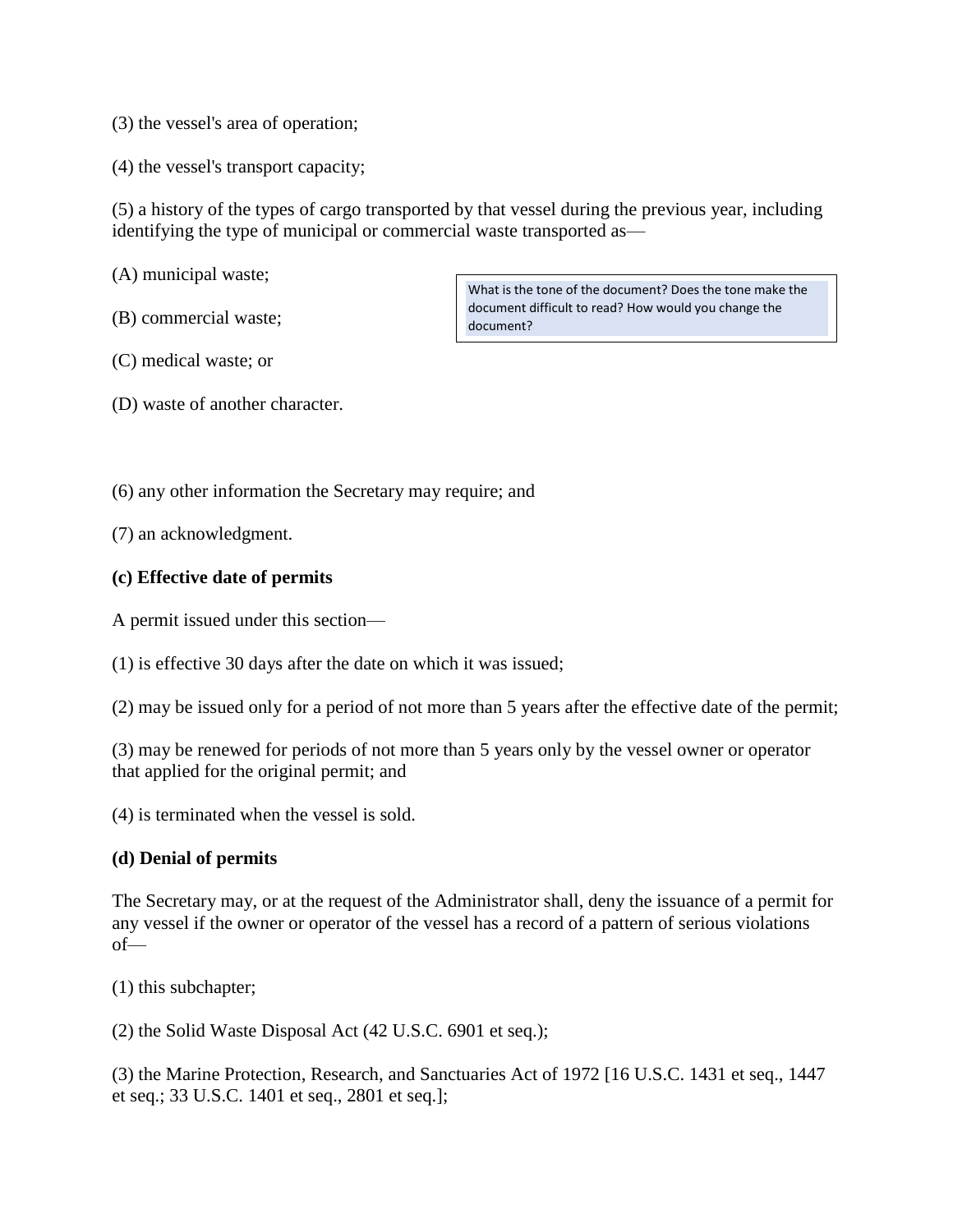(4) the Rivers and Harbors Appropriation Act of 1899 (33 U.S.C. 401 et seq.); or

(5) the Federal Water Pollution Control Act (33 U.S.C. 1251 et seq.).

#### **(e) Permit decision**

The Secretary, after consultation with the Administrator, shall issue or deny a vessel permit under this section within 30 days after receiving a complete application. On denying the issuance of the permit for a vessel the Secretary shall—

(1) notify the applicant of the denial and the reasons for the denial; and

(2) provide an opportunity for a hearing on the denial.

#### **(f) Maintaining permit**

### **(1) In general**

The permit issued for a vessel under this chapter shall be maintained in a manner prescribed by the Secretary.

#### **(2) Endorsements**

If a vessel is a documented vessel, the Secretary may endorse a permit on the vessel's certificate of documentation.

#### **(g) Vessel information system**

The Secretary may include information in a permit in the vessel information system maintained under chapter 125 of title 46.

[\(Pub. L. 100–688, title IV, §4102, Nov. 18, 1988, 102 Stat. 4155.](http://uscode.house.gov/statviewer.htm?volume=102&page=4155))

#### **References in Text**

The Solid Waste Disposal Act, referred to in subsec. (d)(2), is title II of Pub. L. [89–272, Oct. 20,](http://uscode.house.gov/statviewer.htm?volume=79&page=997)  [1965, 79 Stat. 997,](http://uscode.house.gov/statviewer.htm?volume=79&page=997) as amended generally by [Pub. L. 94–580, §2, Oct. 21, 1976, 90 Stat. 2795,](http://uscode.house.gov/statviewer.htm?volume=90&page=2795) which is classified generally to chapter 82 (§6901 et seq.) of Title 42, The Public Health and Welfare. For complete classification of this Act to the Code, see Short Title note set out under section 6901 of Title 42 and Tables.

The Marine Protection, Research, and Sanctuaries Act of 1972, referred to in subsec. (d)(3), is [Pub. L. 92–532, Oct. 23, 1972, 86 Stat. 1052,](http://uscode.house.gov/statviewer.htm?volume=86&page=1052) as amended, which is classified generally to chapters 27 (§1401 et seq.) and 41 (§2801 et seq.) of this title and chapters 32 (§1431 et seq.) and 32A (§1447 et seq.) of Title 16, Conservation. For complete classification of this Act to the Code, see Short Title note set out under section 1401 of this title and Tables.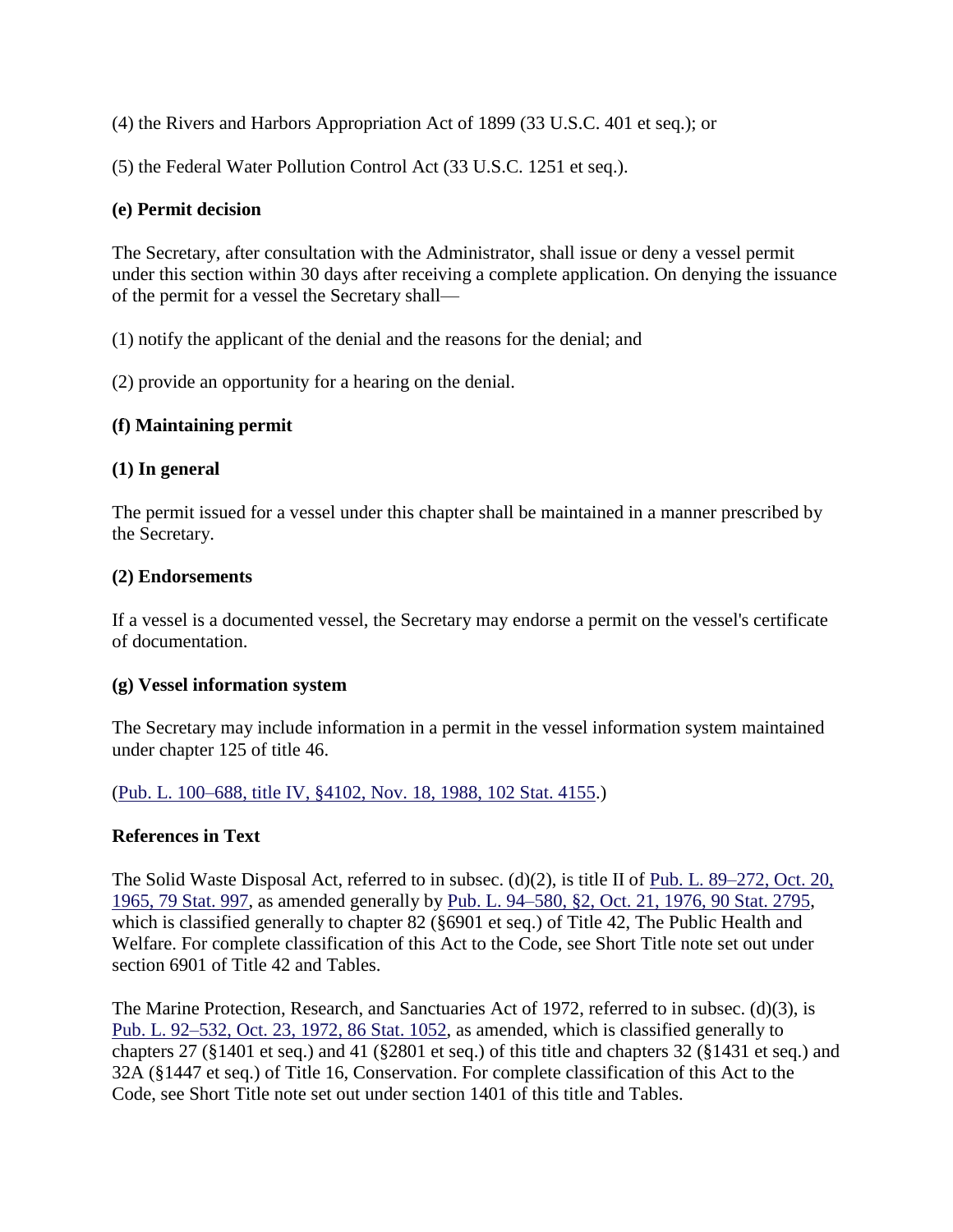The Rivers and Harbors Appropriation Act of 1899, referred to in subsec. (d)(4), is act Mar. 3, [1899, ch. 425, 30 Stat. 1151,](http://uscode.house.gov/statviewer.htm?volume=30&page=1151) as amended, which enacted sections 401, 403, 404, 406 to 409, 411 to 416, 418, 502, 549, 686, and 687 of this title. For complete classification of this Act to the Code, see Tables.

The Federal Water Pollution Control Act, referred to in subsec. (d)(5), is act June 30, 1948, ch. 758, as amended generally by [Pub. L. 92–500, §2, Oct. 18, 1972, 86 Stat. 816,](http://uscode.house.gov/statviewer.htm?volume=86&page=816) which is classified generally to chapter 26 (§1251 et seq.) of this title. For complete classification of this Act to the Code, see Short Title note set out under section 1251 of this title and Tables.

# **Effective Date**

[Pub. L. 100–688, title IV, §4204\(b\), Nov. 18, 1988, 102 Stat. 4160,](http://uscode.house.gov/statviewer.htm?volume=102&page=4160) provided that: "Section 4102(a) of this Act [33 U.S.C. 2602(a)] is effective 240 days after the date of enactment of this Act [Nov. 18, 1988]."

# **Availability of Applications**

[Pub. L. 100–688, title IV, §4204\(a\), Nov. 18, 1988, 102 Stat. 4160,](http://uscode.house.gov/statviewer.htm?volume=102&page=4160) provided that: "The Secretary shall make vessel applications for permits to be issued under section 4102 of this Act [33 U.S.C. 2602] publicly available within 60 days after the date of enactment of this Act [Nov. 18, 1988]."

# **§2603. Waste handling practices**

## **(a) In general**

## **(1) Loading**

The owner or operator of the waste source shall take all reasonable steps to assure that all municipal or commercial waste is loaded onto a vessel in a manner that assures that waste deposited in coastal waters is minimized.

## **(2) Securing**

The owner or operator of a vessel shall assure that all municipal or commercial waste loaded onto the vessel is secured by netting or other means to assure that waste will not be deposited into coastal waters during transport.

## **(3) Offloading**

The owner or operator of the receiving facility shall take all reasonable steps to assure that any municipal or commercial waste is offloaded from a vessel in a manner that assures that waste deposited into coastal waters is minimized.

## **(4) Cleaning up**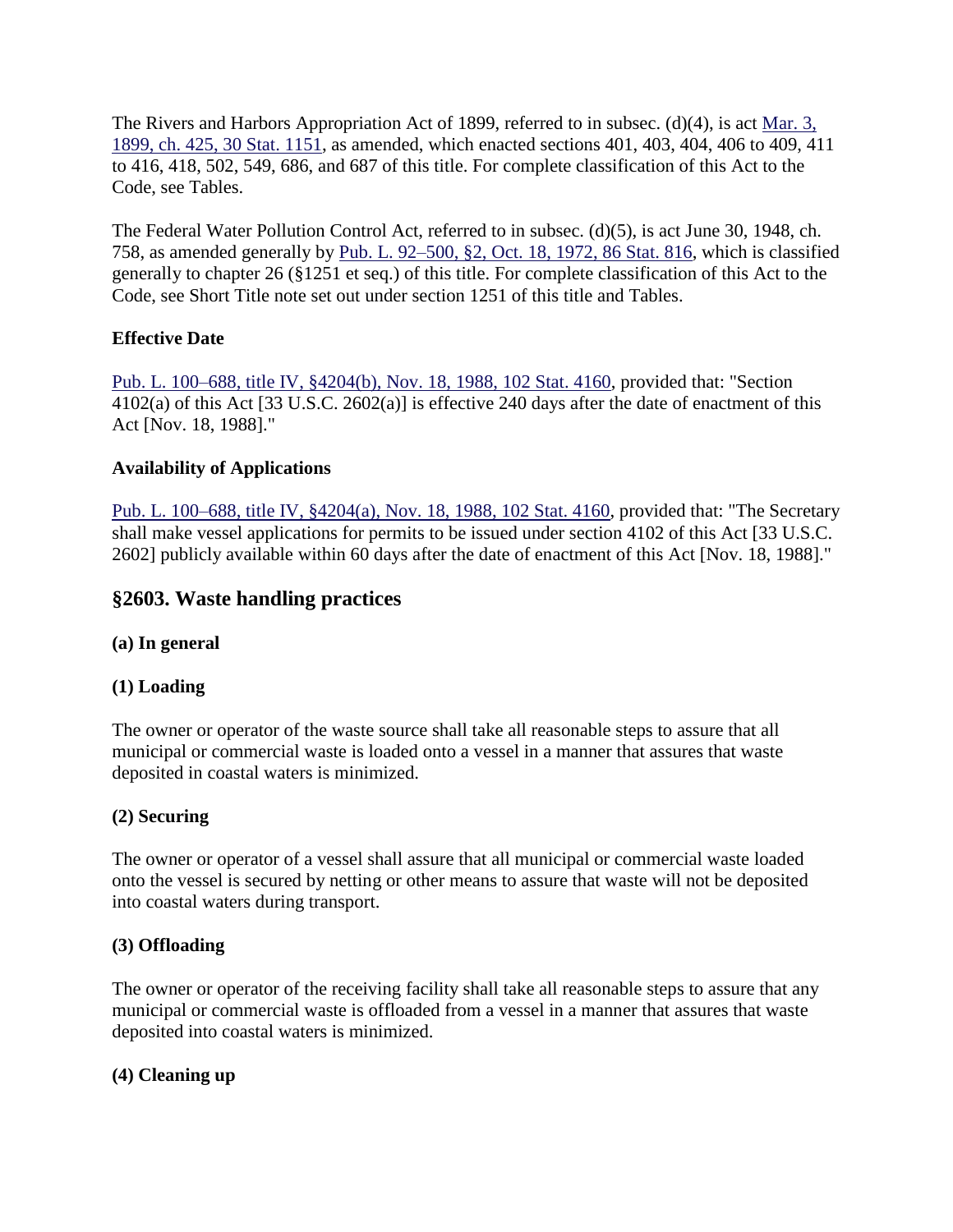The owner or operator of any waste source or receiving facility shall provide adequate control measures to clean up any municipal or commercial waste which is deposited into coastal waters.

## **(b) Regulations**

The Administrator, in consultation with the Secretary of Transportation, shall prescribe regulations—

(1) requiring that waste sources, receiving facilities, and vessels provide the means and facilities to assure that the waste will not be deposited into coastal waters during loading, offloading, and transport;

(2) requiring, as appropriate, the submission and adoption by each responsible party of an operation and maintenance manual identifying procedures to be used to prevent, report, and clean up any deposit of municipal or commercial waste into coastal waters, including record keeping requirements; and

(3) if the Administrator determines that tracking systems are required to assure adequate enforcement of laws preventing the deposit of municipal or commercial waste into coastal waters, requiring installation of the appropriate systems within 18 months after the Administrator makes that determination.

[\(Pub. L. 100–688, title IV, §4103, Nov. 18, 1988, 102 Stat. 4156.](http://uscode.house.gov/statviewer.htm?volume=102&page=4156))

# **Effective Date**

[Pub. L. 100–688, title IV, §4204\(c\), Nov. 18, 1988, 102 Stat. 4160,](http://uscode.house.gov/statviewer.htm?volume=102&page=4160) provided that: "Section 4103 of this Act [33 U.S.C. 2603] takes effect 60 days after the date of enactment of this Act [Nov. 18, 1988]."

# **§2604. Suspension, revocation, and injunctions**

## **(a) Suspension and revocation**

After notice and opportunity for a hearing, the Secretary of Transportation may, and at the request of the Administrator shall, suspend or revoke a permit issued to a vessel under this chapter for a violation of this chapter or a regulation prescribed under this chapter.

## **(b) Injunctions**

The Secretary or the Administrator may bring a civil action to enjoin any operation in violation of this chapter or a regulation prescribed under this chapter in the district court of the United States for the district in which the violation occurred.

[\(Pub. L. 100–688, title IV, §4104, Nov. 18, 1988, 102 Stat. 4157.](http://uscode.house.gov/statviewer.htm?volume=102&page=4157))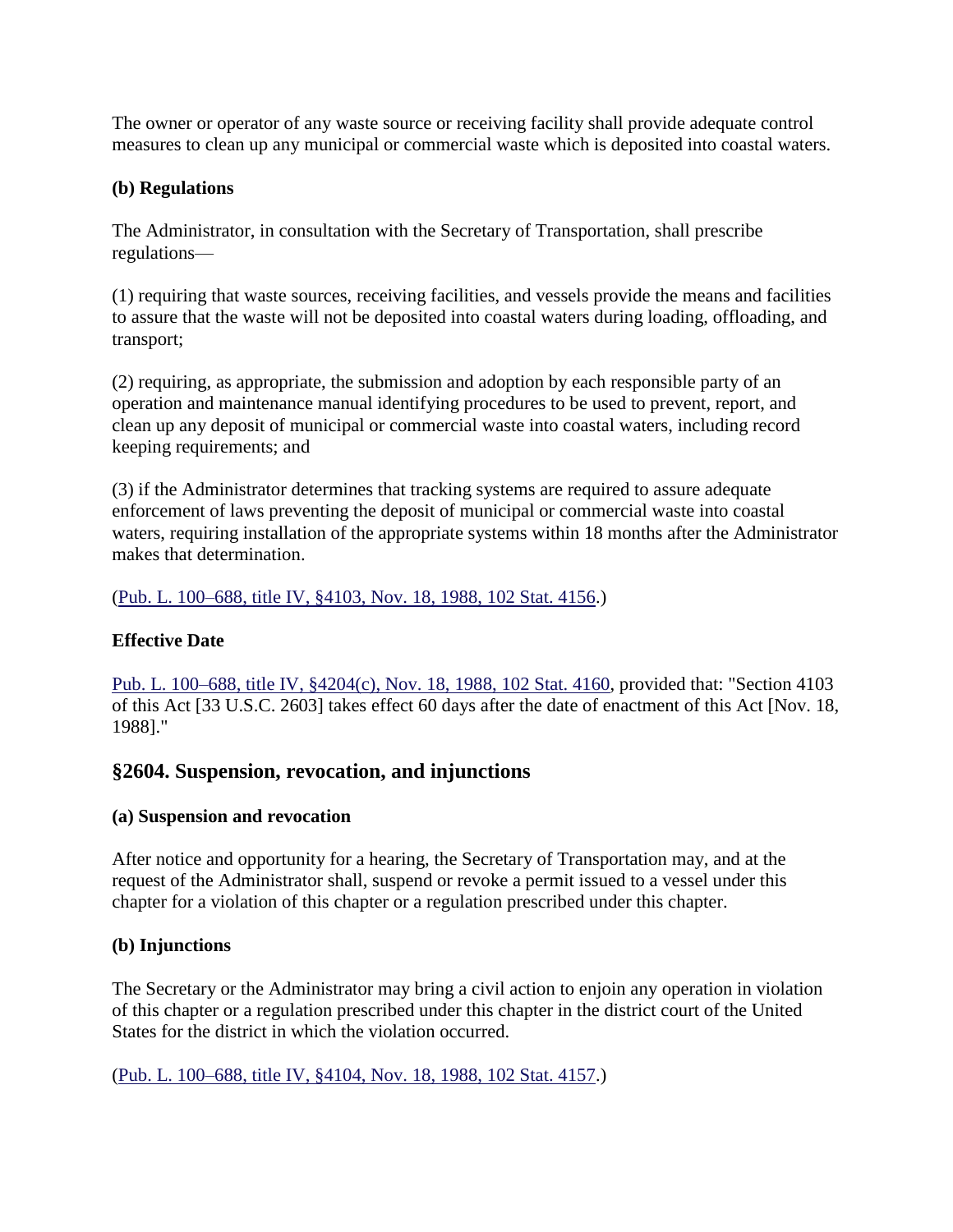# **§2605. Enforcement**

## **(a) General authority**

The Secretary of Transportation shall enforce this chapter under section 89 of title 14. The Secretary may authorize other officers or employees of the United States Government to enforce this chapter under that section.

### **(b) Periodic examinations**

The Secretary shall conduct periodic examinations of vessels operating under this chapter transporting municipal or commercial waste to determine that each of these vessels has a permit issued under section 2602 of this title.

### **(c) Refusal of clearance**

The Secretary of the Treasury may refuse the clearance required by section 60105 of title 46, to any vessel subject to this chapter which does not have a permit required under section 2602 of this title.

### **(d) Denial of entry and detention**

If a vessel does not comply with this chapter, the Secretary of Transportation may—

- (1) deny entry to any place in the United States; and
- (2) detain at the place in the United States from which it is about to depart.

#### **(e) Persistent violators**

The Administrator shall conduct an investigation of the owner or operator of a vessel or facility if the owner has 5 or more separate violations during a 6-month period.

[\(Pub. L. 100–688, title IV, §4105, Nov. 18, 1988, 102 Stat. 4157.](http://uscode.house.gov/statviewer.htm?volume=102&page=4157))

## **Codification**

In subsec. (c), "section 60105 of title 46" substituted for ["section 4197 of the Revised Statutes](http://uscode.house.gov/statviewer.htm?volume=rs&page=809) of the United States (46 App. U.S.C. 91)" on authority of [Pub. L. 109–304, §18\(c\), Oct. 6, 2006,](http://uscode.house.gov/statviewer.htm?volume=120&page=1709)  [120 Stat. 1709,](http://uscode.house.gov/statviewer.htm?volume=120&page=1709) which Act enacted section 60105 of Title 46, Shipping.

# **§2606. Subpena authority**

## **(a) General authority**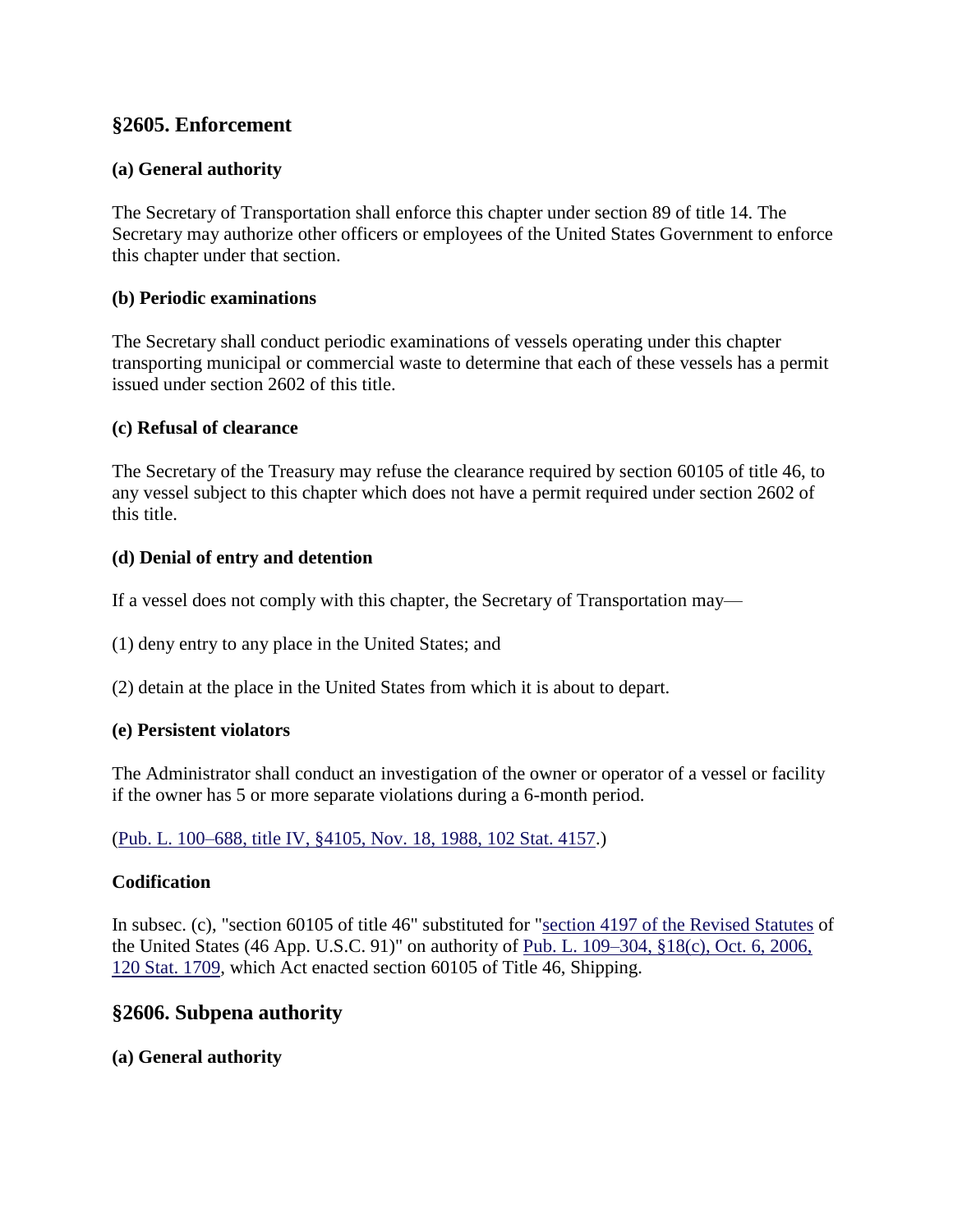In an investigation under this chapter, the attendance and testimony of witnesses, including parties in interest, and the production of any evidence may be compelled by subpena. The subpena authority granted by this section is coextensive with that of a district court of the United States, in civil matters, for the district in which the investigation is conducted.

## **(b) Subpena authority**

An official designated by the Secretary of Transportation or Administrator to conduct an investigation under this chapter may issue subpenas as provided in this section and administer oaths to witnesses.

### **(c) Failure to comply**

When a person fails to obey a subpena issued under this section, the district court of the United States for the district in which the investigation is conducted or in which the person failing to obey is found, shall on proper application issue an order directing that person to comply with the subpena. The court may punish as contempt any disobedience of its order.

### **(d) Witness fees**

A witness complying with a subpena issued under this section may be paid for actual travel and attendance at the rate provided for witnesses in the district courts of the United States.

### [\(Pub. L. 100–688, title IV, §4106, Nov. 18, 1988, 102 Stat. 4157.](http://uscode.house.gov/statviewer.htm?volume=102&page=4157))

## **References in Text**

This chapter, referred to in subsec. (b), was in the original "this part" and was translated as reading "this title" to reflect the probable intent of Congress.

## **§2607. Fees**

The Secretary of Transportation may collect a fee under section 9701 of title 31 of not more than \$1,000, from each person to whom a permit is issued under this subchapter for a permitting system and to maintain information.

[\(Pub. L. 100–688, title IV, §4107, Nov. 18, 1988, 102 Stat. 4158.](http://uscode.house.gov/statviewer.htm?volume=102&page=4158))

# **§2608. Civil penalty procedures**

#### **(a) General procedures**

After notice and an opportunity for a hearing, a person found by the Secretary of Transportation to have violated this chapter or a regulation prescribed under this chapter for which a civil penalty is provided, is liable to the United States Government for the civil penalty provided. The amount of the civil penalty shall be assessed by the Secretary by written notice. In determining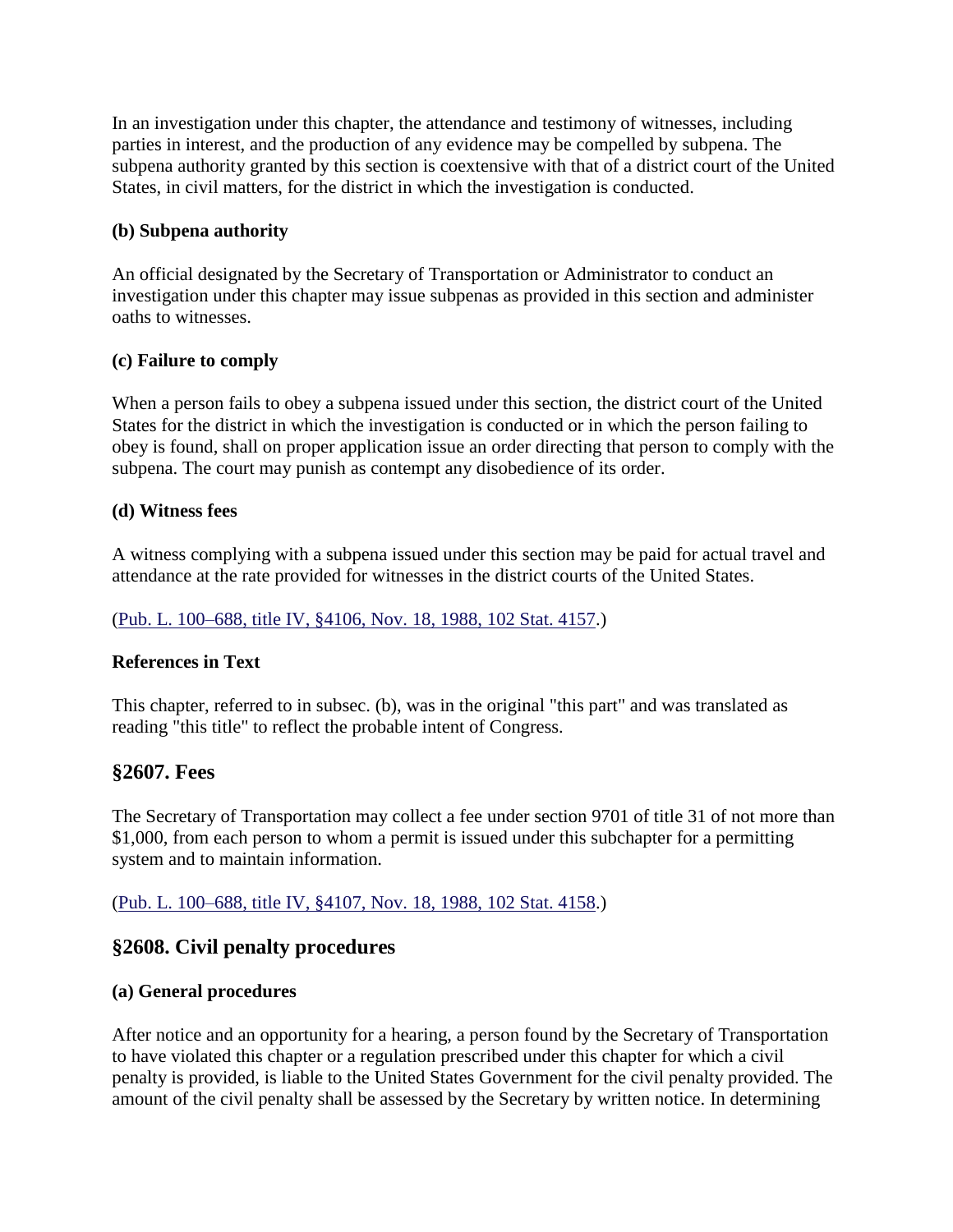the amount of the penalty, the Secretary shall consider the nature, circumstances, extent, and gravity of the prohibited acts committed and, with respect to the violator, the degree of culpability, any history of prior offenses, ability to pay, and other matters that justice requires.

## **(b) Compromising penalties**

The Secretary may compromise, modify, or remit, with or without consideration, a civil penalty under this chapter until the assessment is referred to the Attorney General.

# **(c) Referral to Attorney General**

If a person fails to pay an assessment of a civil penalty after it has become final, the Secretary may refer the matter to the Attorney General for collection in an appropriate district court of the United States.

# **(d) Refund of penalty**

The Secretary may refund or remit a civil penalty collected under this chapter if—

(1) application has been made for refund or remission of the penalty within one year from the date of payment; and

(2) the Secretary finds that the penalty was unlawfully, improperly, or excessively imposed.

# [\(Pub. L. 100–688, title IV, §4108, Nov. 18, 1988, 102 Stat. 4158.](http://uscode.house.gov/statviewer.htm?volume=102&page=4158))

# **§2609. Penalties**

## **(a) General penalty**

Except as provided in subsection (b) of this section, a person violating this chapter is liable to the United States Government for a civil penalty of not more than \$25,000. Each day of a continuing violation is a separate violation. A vessel involved in the violation also is liable in rem for the penalty.

## **(b) Operating without a permit**

A person violating section 2602 of this title is liable to the United States Government for a civil penalty of not more than \$10,000. Each day of a continuing violation is a separate violation. A vessel involved in the violation also is liable in rem for the penalty.

## **(c) Criminal penalty**

Any person that knowingly violates, or that knowingly aids, abets, authorizes, or instigates a violation of this chapter, shall be fined under title 18, imprisoned for not more than 3 years, or both.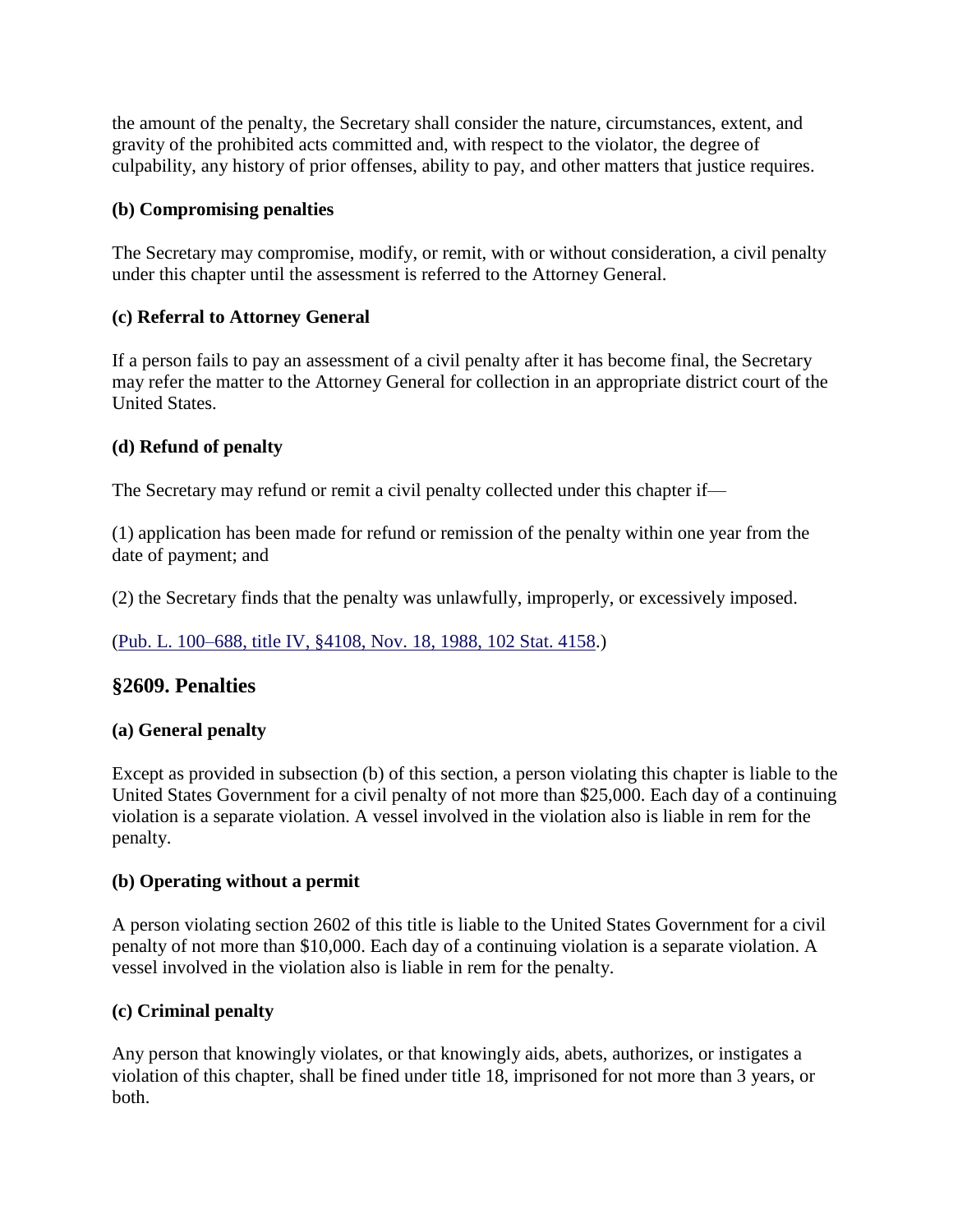### **(d) Payments for information**

The court, the Secretary of Transportation, or the Administrator, as the case may be, may pay up to one-half of a fine or penalty to any person giving information leading to the assessment of the fine or penalty.

[\(Pub. L. 100–688, title IV, §4109, Nov. 18, 1988, 102 Stat. 4158.](http://uscode.house.gov/statviewer.htm?volume=102&page=4158))

# **SUBCHAPTER II—RELATED PROVISIONS**

# **§2621. Study and recommendations**

## **(a) Study**

The Administrator, in consultation with the Secretary of Transportation, shall conduct a study to determine the need for, and effectiveness of additional tracking systems for vessels to assure that municipal or commercial waste is not deposited in coastal waters. In conducting this study, the Administrator shall use the data collected from its permitting and enforcement activities under this chapter. In determining the effectiveness of tracking systems, the Administrator shall rely on the information provided by the Secretary under subsection (b) of this section. The report shall include a recommendation whether additional tracking systems are needed. This study shall be submitted to Congress within 24 months after November 18, 1988.

### **(b) Recommendations**

The Secretary shall provide recommendations to the Administrator concerning the various tracking systems that might be applicable to vessels transporting municipal or commercial waste which the Secretary currently is studying. The Secretary shall consider the relative effectiveness of various systems and the relative costs of the systems both to the United States Government and to the vessel owner.

[\(Pub. L. 100–688, title IV, §4201, Nov. 18, 1988, 102 Stat. 4159.](http://uscode.house.gov/statviewer.htm?volume=102&page=4159))

# **§2622. Relation to other laws**

#### **(a) Effect on Federal and State laws**

This chapter does not affect the application of any other Federal or State law, statutory or common, including the Marine Protection, Research, and Sanctuaries Act of 1972 [16 U.S.C. 1431 et seq., 1447 et seq.; 33 U.S.C. 1401 et seq., 2801 et seq.] and the Solid Waste Disposal Act (42 U.S.C. 6901 et seq.).

#### **(b) Effect on foreign vessels**

This chapter shall be carried out with respect to foreign vessels consistent with the obligations of the United States under international law.